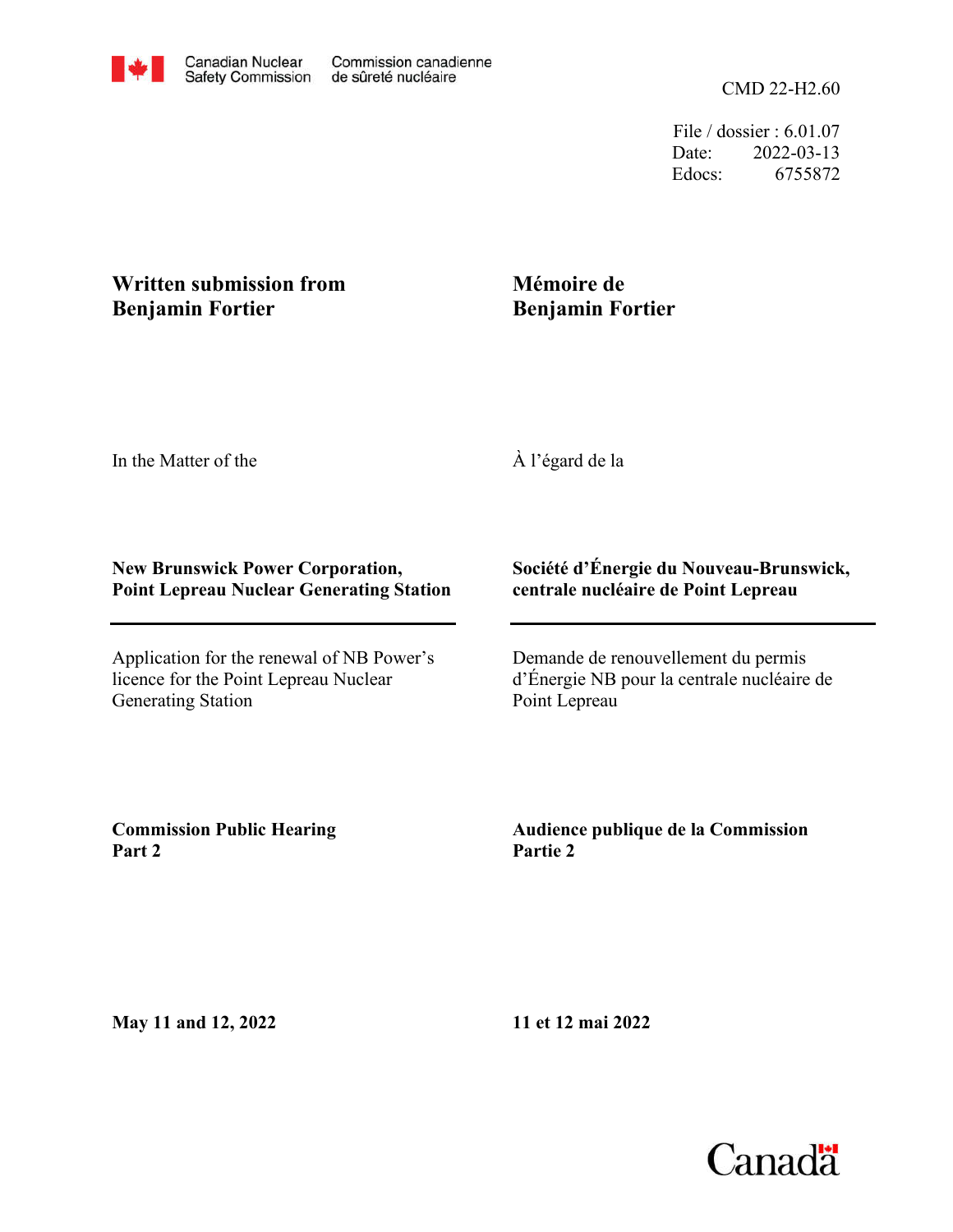Filed by email March 13, 2022

Good day,

Please consider this email my written intervention to the Canadian Nuclear Safety Commission, regarding the licence renewal of the NB Power Point Lepreau Nuclear Generating Station.

I am a young person whose future will be directly impacted by choosing nuclear over renewables for these nine following reasons:

### 1. Limiting public input

NB Power's request to renew the licence of PLNGS for 25 years would effectively prevent any public input during the remaining life of the station.

A lengthy renewal at a time when there are so many uncertainties that could affect the station's safety, reliability and financial viability, would show a flagrant disregard for the public interest. It is critical that there be regular, timely opportunities to input the evolving needs and concerns of upcoming generations in New Brunswick.

NB Power's request to renew the licence of PLNGS for 25 years would effectively prevent any public input during the remaining life of the station.

A 25-year licence means that we will have no chance to have our say again until 2047!

The Bay of Fundy is one of the natural wonders of North America. We already know that the Lepreau nuclear plant is killing fish in the Bay due to entrainment from the water intake. A 25-year licence period may decrease the amount of regular assessments of the decline in marine health.

The Lepreau nuclear plant emits radioactive tritium, a carcinogen, into air and water. Canada's current "safe" limits for tritium are many times higher than in other countries.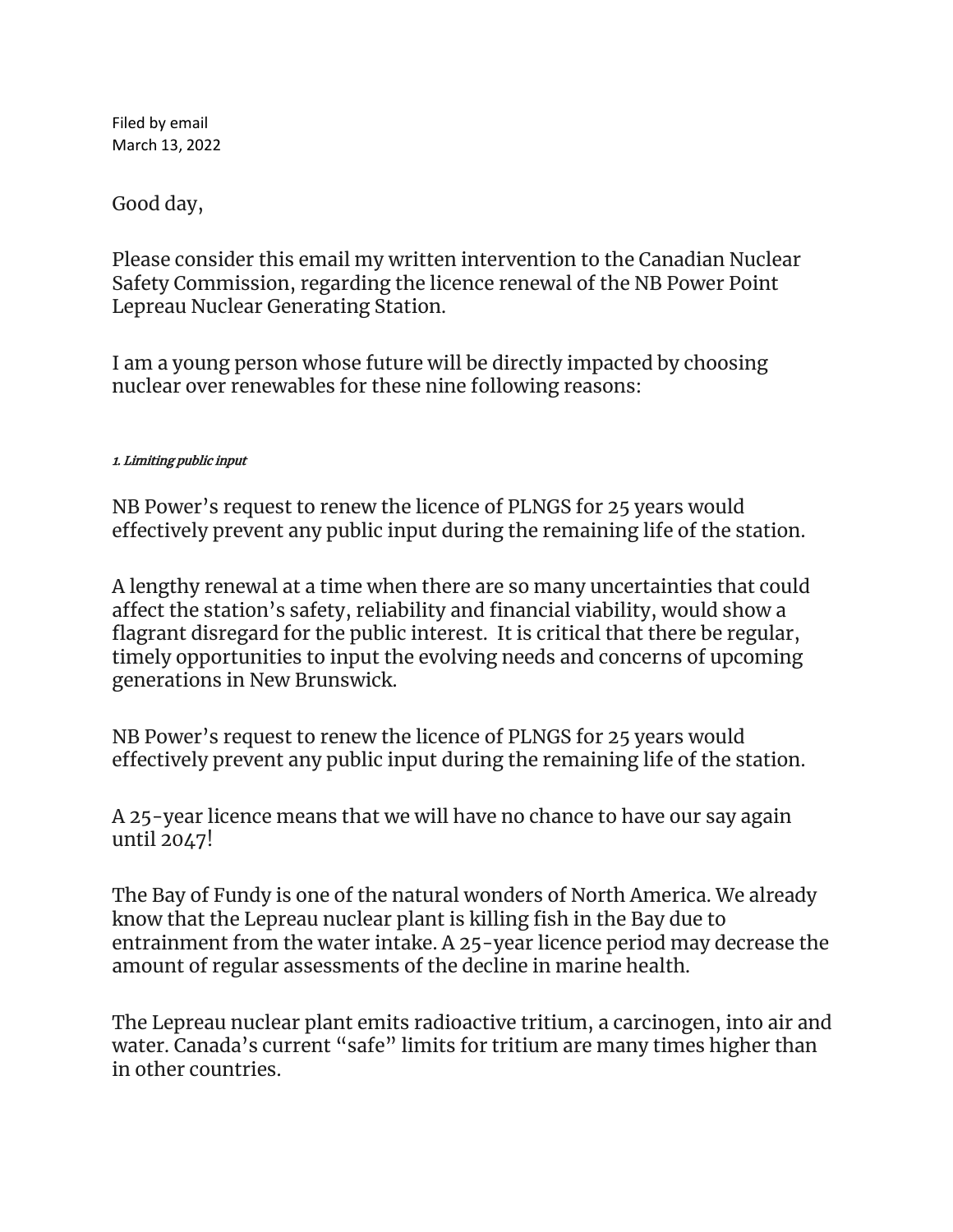The Point Lepreau plant is a financial boondoggle. New Brunswickers may decide to close it down before 25 years.

Conclusion: The CNSC must not renew the operating licence for Point Lepreau power station for the requested 25 years. Instead, the CNSC should continue to consider 5-year relicensing periods, and work toward decommissioning.

#### 2. Uncertain times and best management practices

This is a time of uncertainty as we face climate change and rapid technological advancement. The nuclear industry, in particular, is experiencing significant cost increases and lengthy delays in refurbishment and replacement of nuclear facilities. At the same time, the costs of alternate sources of power and energy efficiency are falling.

The Lepreau station has a history of reliability issues:

Electricity production at Lepreau has not met production targets, in the first seven and a half years since a disastrously long and over-budget refurbishment, requiring an additional \$500 Million in capital expenditures.

The most recent unplanned outage, only 11 weeks after a two-month planned maintenance, was 40 days in January and February 2021 during peak demand.

The pace of the reactor's aging and the emerging reliability and costs of operation, need to be regularly shared with the public in a relicensing format, to allow input on decisions about continued operations, in the public interest. Those decisions will include committing to expenditures required for Lepreau, versus investments in alternate sources of power.

Conclusion: In the interest of ensuring flexible, responsive, publiclysanctioned decision-making for such uncertain times, the CNSC must not renew the operating licence for Point Lepreau power station for the requested 25 years. Instead, the CNSC should continue to consider 5-year relicensing periods, to ensure regular public review allowing for public input to planning as patterns emerge, and before choices are forced.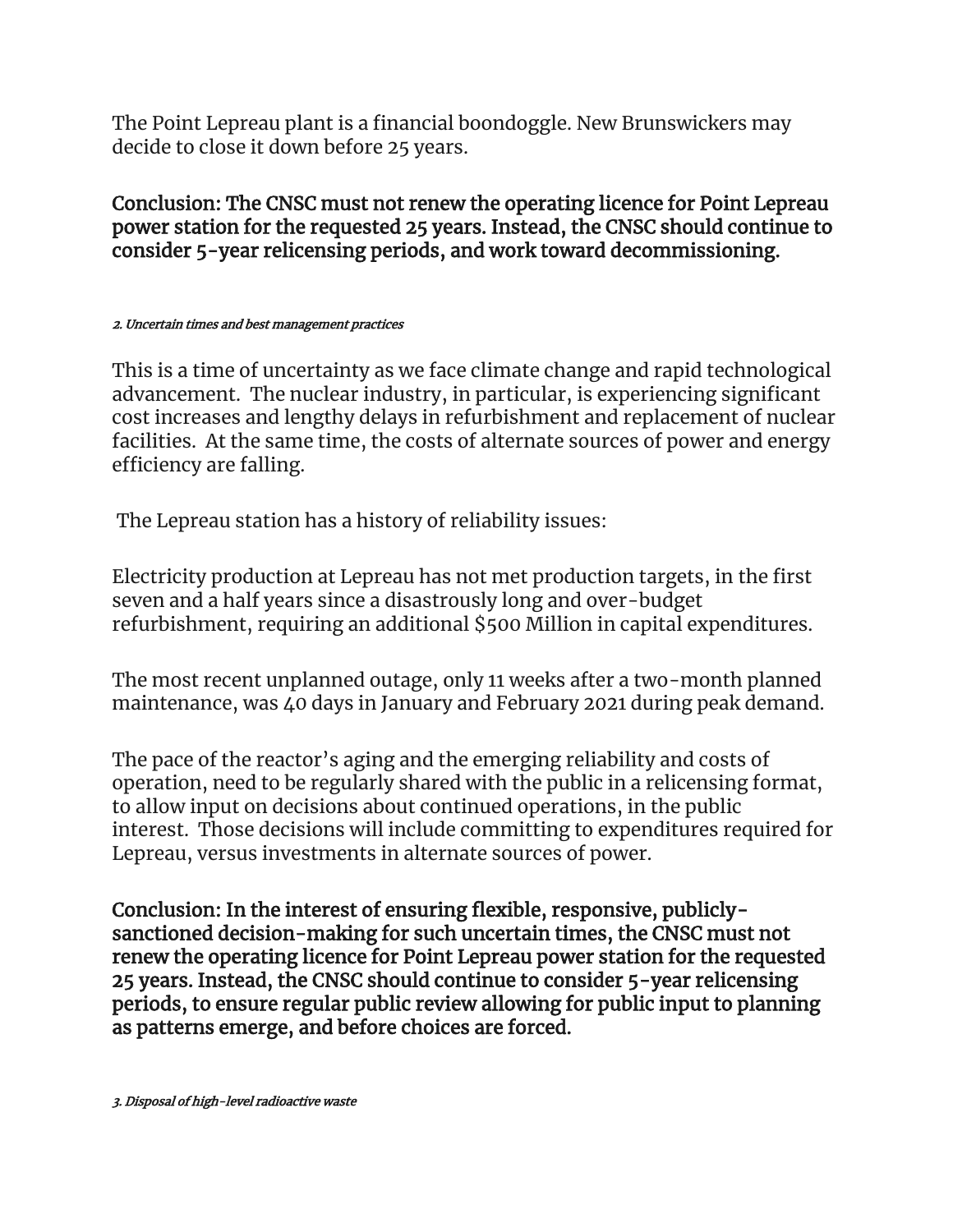I am concerned that there is no proven-safe option for permanent disposal of the radioactive waste that will continue to add up for another 25 years, if the requested renewal period is approved. Further, the proposal to transport all this additional waste for thousands of miles to a deep geologic repository in Ontario, multiplies the risk of serious accidents resulting in radio-active release, having potential impacts on human health and the environment.

Conclusion: The CNSC must consider the impact of radioactive wastes within this licensing hearing. The CNSC should not continue to licence nuclear power plants when no known solution yet exists for radioactive wastes.

### 4. Impacts of climate change

Nuclear power is particularly vulnerable to climate change effects, including thermal disruptions (e.g. heatwaves and droughts) and extreme weather events. For example, a recent [study](https://www.nature.com/articles/s41560-021-00849-y) showed that extreme weather events have become the leading cause of nuclear power plant outages in North America and South and East Asia.

Conclusion: Recommend that the CNSC expressly consider climate impacts and vulnerabilities when granting a licence. As climate impacts become more frequent and pronounced, the CNSC must consider climate change in the context of licensing because of the major safety and environmental issues it poses to operations, health and safety. The precautionary principle would guide the CNSC to, at maximum, only continue to consider 5-year relicensing periods.

### 5. Impacts on the Bay of Fundy

The marine environment immediately around the plant has abundant species of fish and many commercially significant species like cod, lobster, scallops and dulse. In addition to the marine mammals like whales, porpoises, dolphins and seals that frequent the Bay of Fundy, colonial waterbirds also use the area during seasonal migrations.

The Bay of Fundy is home to a number of federally protected species under the Species at Risk Act, including the north Atlantic right whale, blue whale and fin whale. Given the globally recognized significance and biodiversity of this region, I am concerned about the long-term environmental effects of the plant, potential accidents and its eventual decommissioning on the Bay of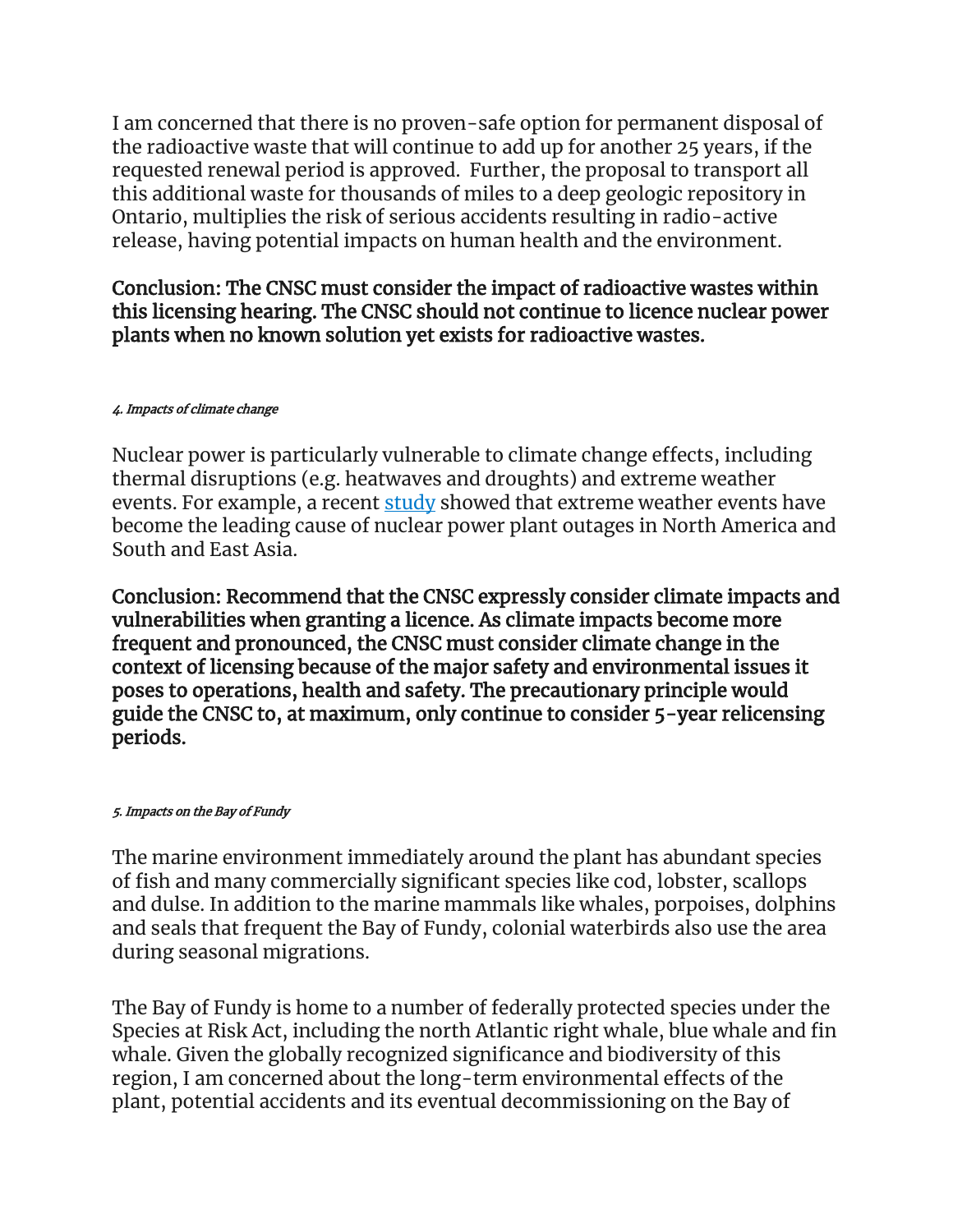## Fundy.

Conclusion: The CNSC must require emergency response and environmental monitoring measures be in place which are specific to the non-human biota of the Bay of Fundy. The CNSC must not grant a licence until it is demonstrated that the Bay of Fundy region is protected from radionuclide emissions at the ecosystem level and that it will be protected in the event of an accident.

### 6. Indigenous rights / UNDRIP

I understand that the Point Lepreau nuclear generating station is located on the traditional territory of the Peskotomuhkati. The Free, Prior, and Informed Consent (FPIC) is a principle protected by international human rights standards. FPIC describes that 'all peoples have the right to selfdetermination' and is linked to the right to self-determination, namely that 'all peoples have the right to freely pursue their economic, social and cultural development'. The United Nations Declaration on the Rights of Indigenous People explicitly requires the Free Prior and Informed Consent of Indigenous peoples for activities occurring in their territory. The Peskotomuhkati people are also making an intervention to the NB Power licence hearing. We must support their voices.

Conclusion: The CNSC must affirm its commitment to reconciliation, fully adopt UNDRIP, and support Treaty relationships based on the principles of mutual recognition and shared responsibilities as recommended by the Truth and Reconciliation Commission of Canada's Calls to Action. Therefore, I/we recommend that the Peskotomuhkati Intervention recommendations are followed.

### 7. Emergency planning and preparedness

Sufficiently detailed nuclear emergency planning and preparedness is essential to help prevent the widespread health and safety consequences that would otherwise result after a severe or catastrophic accident with widespread release of radioactive substances. The aim of emergency planning should be to avoid as many of the health effects as possible. In a catastrophic case this can only happen if emergency planning is sufficiently detailed, implemented and resourced for that type of accident.

# Conclusion: The CNSC must review and report on the sufficiency of the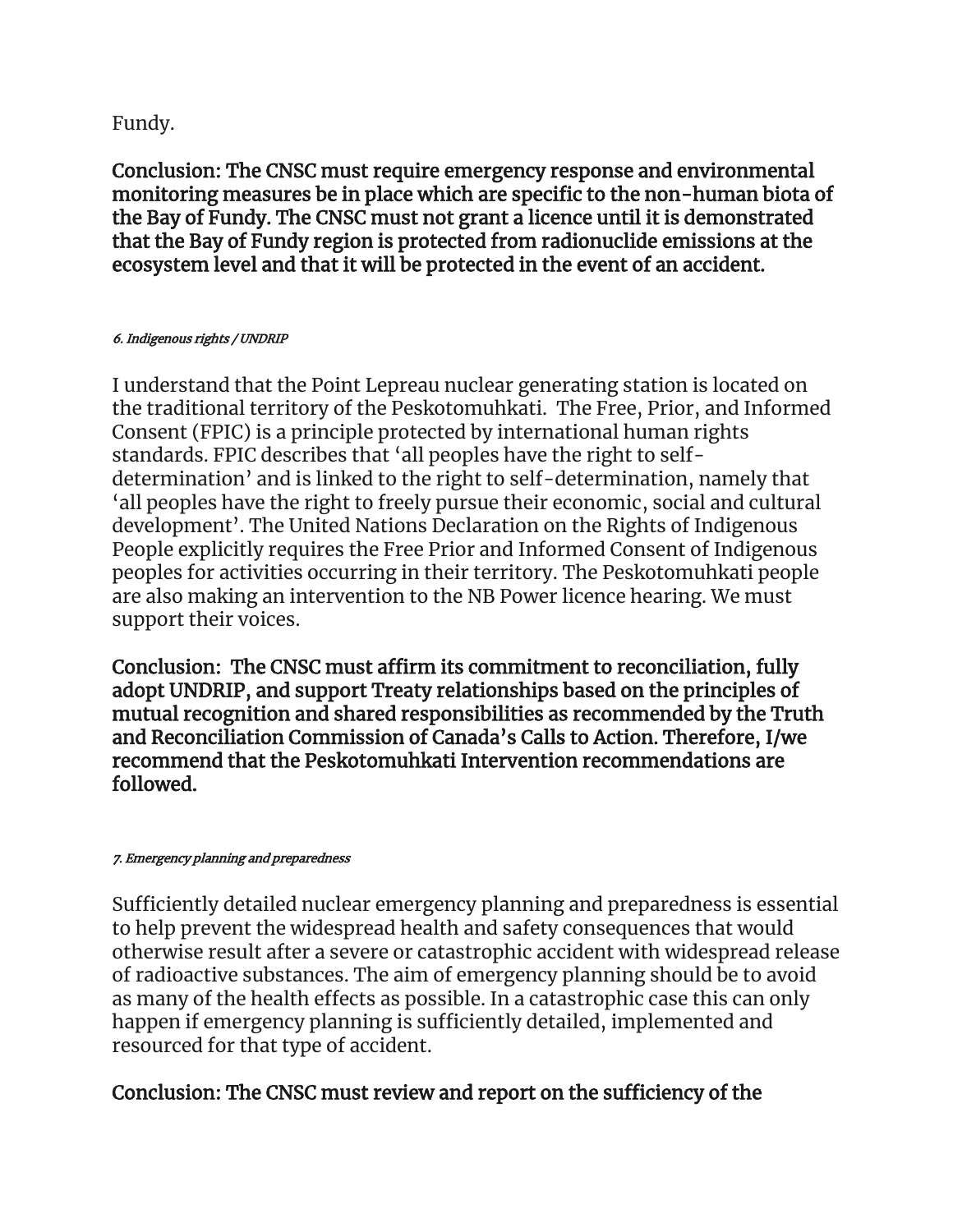planning basis, the response plan and the province's readiness for largescale radiation releases in New Brunswick as part of every licence application. Until the planning basis for a potential offsite nuclear accident in New Brunswick accounts for a catastrophic offsite accident, and until such emergency plans are in place and proven to be effective for a catastrophic accident, the site should not be licensed for continued operation.

#### 8. Global Security issues

Recently, military attacks have been initiated on a nuclear power plant in the Ukraine, including a hostile take over of the Chernobyl nuclear plant, and the use of explosives. There are many catastrophic associated risks. Russia is a nuclear power and recently threatened NATO allies with consequences like the world has never seen. Terror attacks such as 9-11 have taken place close to home on the Eastern Seaboard.

## Conclusion: The CNSC must require an emergency response plan in the event of a military or terrorist attack on the Point Lepreau Nuclear plant.

### 9. Nuclear weapons proliferation

The civil nuclear industry is the source of the material used to make nuclear weapons. Nuclear weapons proliferation risks will be among us as long as the civil and military nuclear industry continue to exist.

President Macron of France explained this in [a speech](https://www.elysee.fr/front/pdf/elysee-module-16825-fr.pdf) on December 8, 2020: "The nuclear industry lives from its complementarities and it must be thought of in terms of its complementarities. One cannot exist without the other. Without civil nuclear power, there is no military nuclear power, and without military nuclear power, there is no civil nuclear power. Organizations like the French Atomic Energy and Alternative Energies Commission are living proof of this."

NB Power is supporting the development of a reprocessing plant that will extract plutonium from the spent (irradiated) fuel made by the Lepreau Nuclear reactor. Extracting plutonium raises concerns about nuclear weapons proliferation. See the [article in the Bulletin of Atomic Scientists about New](https://thebulletin.org/2021/07/will-canada-remain-a-credible-nonproliferation-partner/)  [Brunswick's plutonium plans](https://thebulletin.org/2021/07/will-canada-remain-a-credible-nonproliferation-partner/).